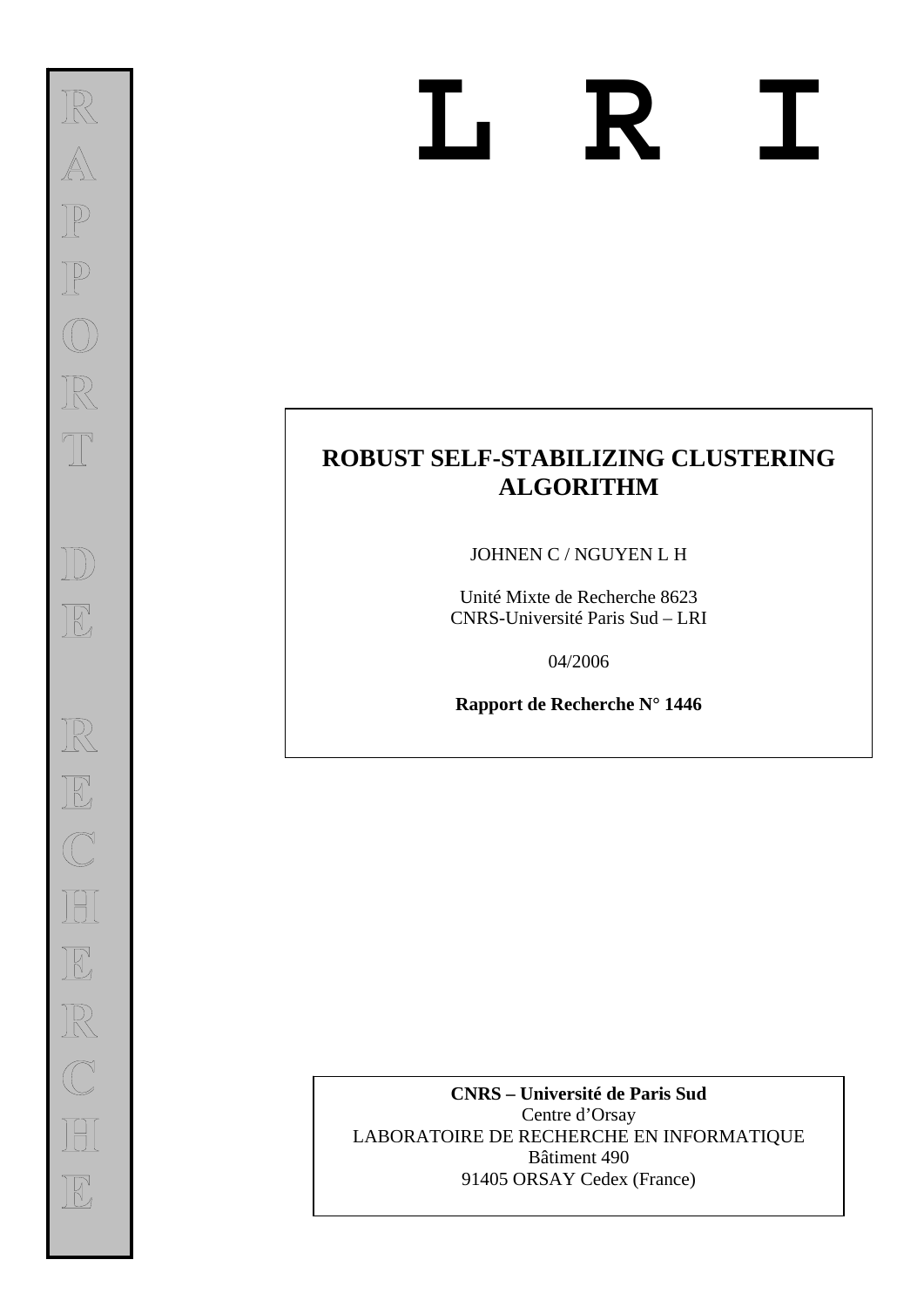# Robust Self-Stabilizing Clustering Algorithm

Colette Johnen, Le Huy Nguyen LRI-Université Paris Sud, CNRS UMR 8623 Bâtiment 490, F91405, Orsay Cedex, France E-mail: colette@lri.fr, lehuy@lri.fr

April 27, 2006

#### Abstract

Ad hoc networks consist of wireless hosts that communicate with each other in the absence of a fixed infrastructure. Such network cannot rely on centralized and organized network management. The clustering problem consists in partitioning network nodes into groups called clusters, thus giving at the network a hierarchical organization. A self-stabilizing algorithm, regardless of the initial system state, converges in finite time to a set of states that satisfy a legitimacy predicate without external intervention. Due to this property, self-stabilizing algorithms tolerate transient faults.

In this paper we present a robust self-stabilizing clustering algorithm for ad hoc network. The robustness property guarantees that, starting from an arbitrary state, in one round, network is partitioned into clusters. After that, network stays partitioned during the convergence toward a legitimate configuration where the clusters partition is optimal.

Keywords: Self-stabilization, Distributed algorithm, Clustering, Ad hoc networking.

#### Résumé

Les réseaux ad hoc se composent d'hôtes qui communiquent les uns avec les autres en l'absence d'une infrastructure fixe. A eux de prendre en charge l'organisation du réseau (routage, gestion de la bande passante, connectivité). Un tel réseau ne peut pas compter sur la connectivité centralisée et organisée. Le problème clustering consiste à partitionner les noeuds d'un réseau en grappes, donc  $\acute{e}$ tablissant une organisation hiérarchique au réseau. Un algorithme auto-stabilisant, indépendant de l'état initial du système, converge à un ensemble de l'état qui satisfait à un prédicat légitime dans un temps fini, sans intervention externe. Grâce à cette propriété, les algorithmes auto-stabilisants tolèrent les défaillances transitoires. Dans cet article nous présentons un algorithme auto-stabilisant robuste d'agrégation pour les réseaux ad hoc. La propriété de robustesse garantit que, à partir d'un ´etat arbitraire, en un round, le r´eseau est partitionn´e en grappes. Apr`es, le syst`eme ´evolue pour converger vers une configuration légitime où la partition est optimale.

Mots-clés: Auto-stabilization, Algorithme distribuée, Clustering, Réseau Ad hoc.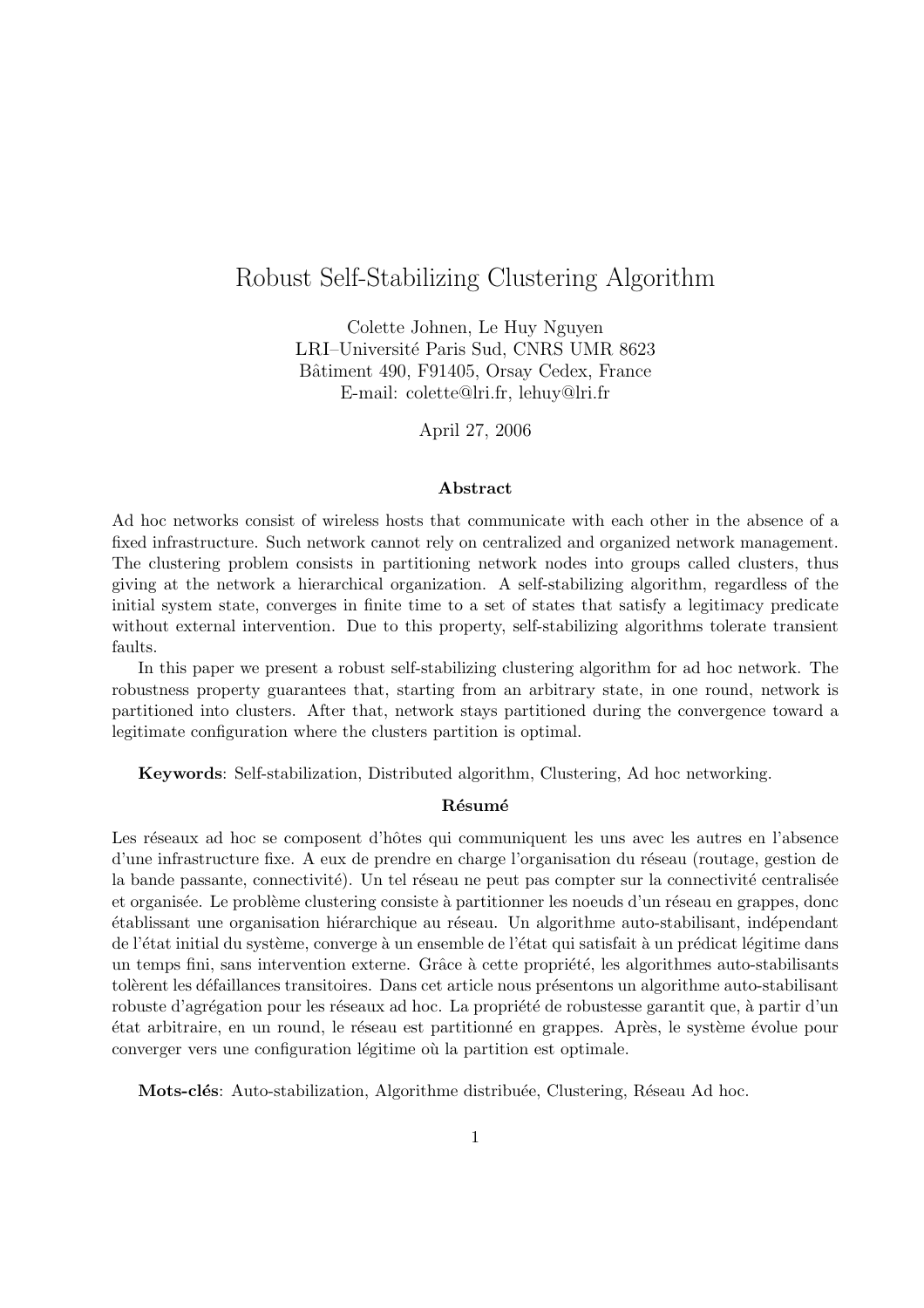## 1 Introduction

An ad hoc network is a self-organized network especially one with wireless or temporary plug-in connections. Such a network may operate in a standalone fashion, or may be connected to the larger Internet [12]. In Latin, ad hoc literally means "for this", further meaning "for this purpose only" and thus usually "temporary". Mobile routers may move randomly; thus, the network's topology may change rapidly and unpredictably. Such network cannot rely on centralized and organized network management. Significant examples include establishing survivable, efficient, dynamic communication for emergency/rescue operations, disaster relief efforts, and military networks. The meeting where participant will create a temporary wireless ad hoc network is also a typical example. Minimal configuration and quick deployment are needed in these situations.

Clustering means partitioning network nodes into groups called clusters, giving to the network a hierarchical organization. A cluster is a connected graph composed of a clusterhead and (possibly) some ordinary nodes. Each node belongs to only one cluster. In addition, a cluster is required to obey to certain constraints that are used for network management, routing methods, resource allocation, etc. By dividing the network into non-overlapped clusters, intra-cluster routing is administered by the clusterhead and inter-cluster routing can be done in reactive manner by clusterhead leaders and gateway. Clustering has the following advantages. First, clustering facilitates the reuse of resource, which can improve the system capacity. Members of a cluster can share resources such as software, memory space, printer, etc, thus increasing its disposability and its accessibility. Secondly, clustering-based routing reduces the amount of routing information propagated in the network. Finally, clustering can be used to reduce the amount of information that is used to store the network state. The clusterhead will collect the state of nodes in its cluster and built an overview of its cluster state. Distant nodes outside of the cluster usually do not need to know the details of specific events occurring inside the cluster. Hence, an overview of the cluster's state is sufficient for those distant nodes to make control decisions.

For these reasons, it is not surprising that several distributed clustering algorithms have been proposed in this area during the last years [13, 19, 2, 3, 1, 11, 8]. The clustering algorithms appeared in [1, 11] build a spanning tree. Then on top of the spanning tree, the clusters are constructed. In these papers, the clusterheads set is not a dominating set (i.e., a processor can be at distance greater than 1 of its clusterhead). Two network architectures for MANET (Mobile Ad hoc Wireless Network) are proposed in [13, 19] where nodes are organized into clusters. The built clusterheads set is an independent (i.e., clusterheads are not neighbors) and also a dominating set. The clusterheads are selected according to the value of their IDs. In [8], a weight-based distributed clustering algorithm taking into account several parameters (processor's degree, transmission and battery power, processor mobility) is presented. In a neighborhood, the processors elected are those that are the most suitable for the clusterhead role (i.e., a processor optimizing all the parameters). In [3], a Distributed and Mobility-Adaptive Clustering algorithm, called DMAC, is presented; the clusterheads are selected according to a node's parameter (called weight). The higher is the weight of a node, the more suitable this node is for the role of clusterhead. An extended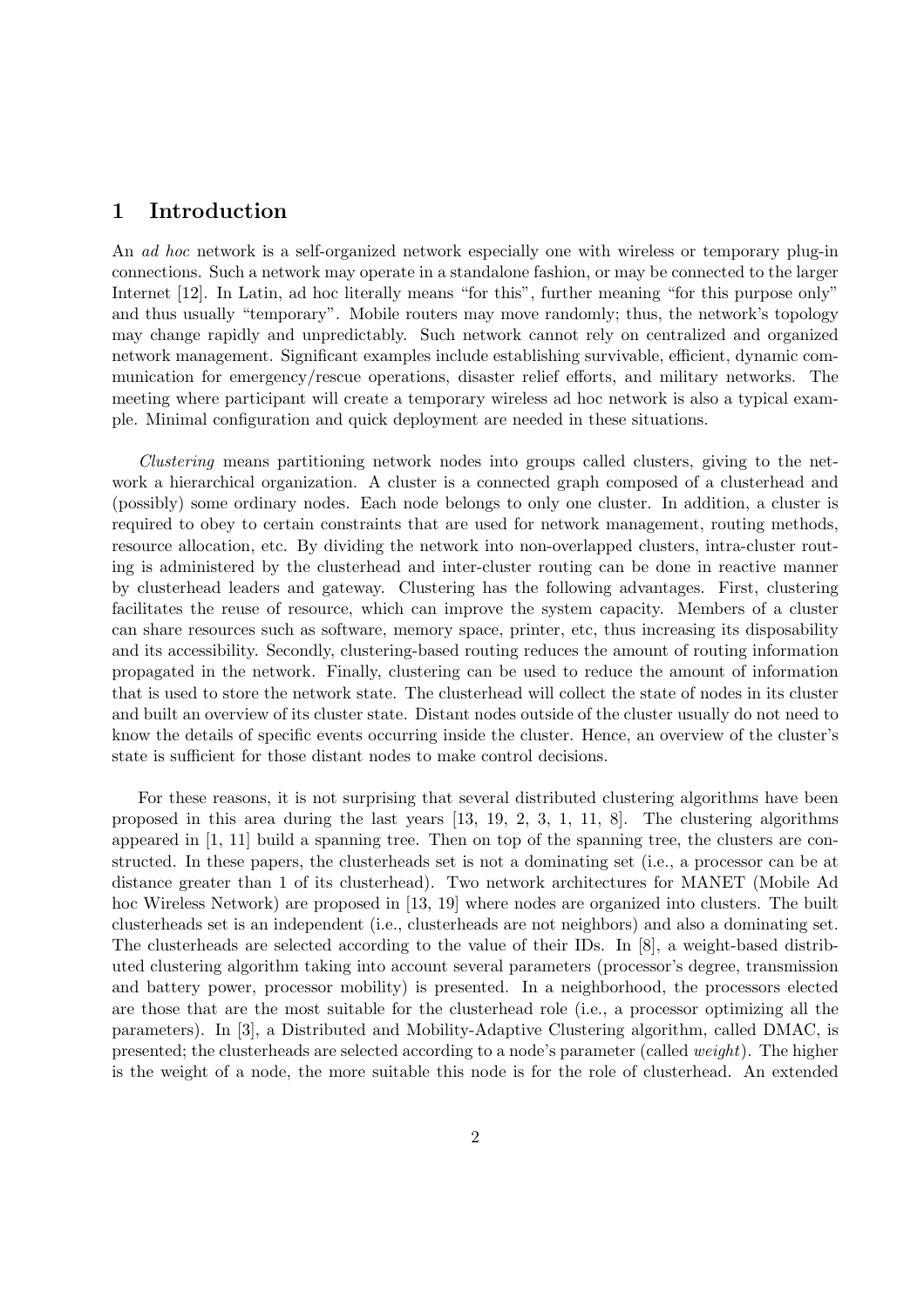version of this algorithm, called Generalized DMAC (GDMAC), was proposed in [2]. In the latter algorithm, the clusterheads set does not have to be an independent set. This implies that, when, due to mobility of the nodes, two or more clusterheads become neighbors, none has to resign. Thus, the clustering management with GDMAC requires less overhead than the clustering management with DMAC in highly mobile environment. The DMAC and GDMAC algorithms are analyzed respectively in following papers [7, 6], with respect to their convergence time and message complexity.

In 1973, Dijkstra [9] introduced to computer science the notion of self-stabilization in the context of distributed systems. He defined a system as self-stabilizing when "regardless of its initial state, it is guaranteed to arrive at a legitimate state in a finite number of steps". A system which is not self-stabilizing may stay in an illegitimate state forever. The design of self-stabilizing distributed algorithms has emerged as an important research area in recent years [21, 10]. The correctness of self-stabilizing algorithms does not depend on initialization of variables, and a selfstabilizing algorithm converges to some predefined stable state starting from an arbitrary initial one. Self-stabilizing algorithms are thus inherently tolerant to transient faults in the system. Many self-stabilizing algorithms can also adapt dynamically to changes in the network topology or system parameters (e.g., communication speed, number of nodes). A state following a topology changes is seen as an inconsistent state from which the system will converge to a state consistent with the new topology. [14] presents a self-stabilizing algorithm that builds a maximal independent set (i.e., members of the set are not neighbors, and the set cannot contains any other processors). Notice that a maximal independent set is a good candidate for the clusterheads set because a maximal independent set is also a dominating set (i.e., any processor is member of the dominating set or has a neighbor that is member of the set). In [22], a self-stabilizing algorithm that creates a minimal dominating set (i.e., if a member of the set quits the set, the set is not more a dominating set) is presented. Notice that a minimal dominating set is not always an independent set.

Several self-stabilizing algorithms for clusters formation and clusterheads selection have been proposed [5, 20, 17]. These algorithms are not robust. We present in this paper a robust version of GDMAC self-stabilizing algorithm [2]. Starting from an arbitrary state:

(1) the system satisfies a safety predicate in one round under the synchronous schedule; and

(2) once the system satisfied the safety predicate, it performs correctly its task; event during the stabilization phase where the system makes progress toward re-establishing the proper clusters.

The presented algorithms are designed for the state model. Nevertheless, our algorithms can be easily transformed into algorithms for the message-passing model. Each node v periodically broadcasts to its neighbors a message containing its state. Based on this message, v's neighbors decide to update or not their variables. After a change in the value of  $v$ 's state, node v broadcasts to its neighbors its new state.

The paper is organized as follows. In section 2, the formal definition of self-stabilization is presented. The clustering problem is discussed in the section 3. A robust version of [17] is described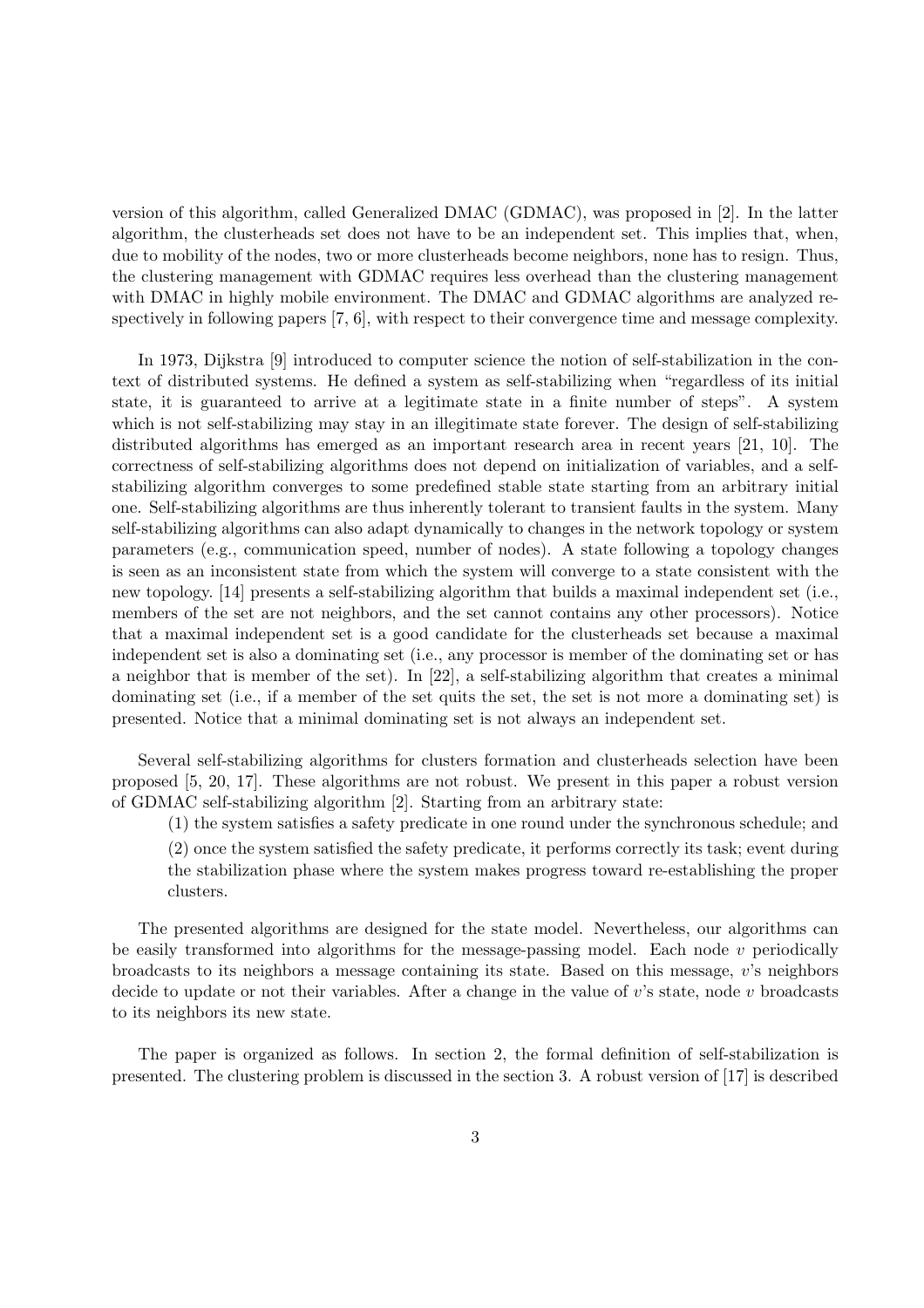in section 4. The self-stabilization proof is presented in section 5. Section 6 discusses about the robustness of our algorithm. Finally, the time complexity is analyzed in section 7.

### 2 Model

In this paper, we consider the state model [4, 16, 15]. A distributed system  $S$  is a set of state machines called processors. Each processor can communicate with a subset of other processors called neighbors. We model a distributed system by an undirected graph  $G = (V, E)$  in which V,  $|V| = n$ , is the set of nodes and there is an edge  $\{u, v\} \in E$  if and only if u and v can mutually receive each others' transmission (this implies that all the links between the nodes are bidirectional). In this case we say that u and v are neighbors. The set of neighbors of a node  $v \in V$  will be denoted by  $N_v$ . Every node v in the network is assigned an unique identifier  $(ID)$ . For simplicity, here we identify each node with its  $ID$  and we denote both with  $v$ . We assume the locally shared memory model of communication. Thus, each processor  $i$  has a finite set of *local variables* such that the variables at a processor i can be read by i and any neighbors of i, but can only be modified by i. Each processor has a program and the processors execute their programs asynchronously. We assume that the program of each processor  $i$  consists of a finite set of guarded statements of the form Rule : Guard  $\rightarrow$  Action, where Guard is a boolean predicate involving the local variables of i and the local variables of its neighbors, and Action is an assignment that modifies the local variables in i. The rule  $R$  is executed only if the corresponding guard  $Guard$  evaluates to true, in which case we say rule Rule is enabled. The *state* of a processor is defined by the values of its local variables. A configuration of a distributed system G is an instance of the processor states. The set of configurations of G is denoted as C. A computation e of a system G is a sequence of configurations  $c_1, c_2, ...$  such that for  $i = 1, 2, ...$ , the configuration  $c_{i+1}$  is reached from  $c_i$  by a single step of one or several processors. A computation is *fair* if any processor in  $G$  that is continuously enabled along the computation, will eventually perform an action. Maximality means that the computation is either infinite, or it is finite and in this later case no action of  $G$  is enabled in the final configuration. Let C be the set of possible configurations and  $\mathcal E$  be the set of all possible computations of a system  $G$ . The set of computations of  $G$  starting with the particular *initial* configuration  $c \in \mathcal{C}$  will be denoted  $\mathcal{E}_c$ . The set of computations of  $\mathcal{E}$  whose initial configurations are all elements of  $B \in \mathcal{C}$  is denoted as  $\mathcal{E}_B$ .

In this paper, we use the notion *attractor* [18] to define self-stabilization.

**Definition 1** (**Attractor**). Let  $B_1$  and  $B_2$  be subsets of C. Then  $B_1$  is an attractor for  $B_2$  if and only if:

- **1.**  $\forall e \in \mathcal{E}_{B_2}, (e = c_1, c_2, \ldots), \exists i \geq 1 : c_i \in B_1 \text{ (convergence)}.$
- **2.**  $\forall e \in \mathcal{E}_{B_1}, (e = c_1, c_2, ...)$ ,  $\forall i \geq 1, c_i \in B_1$  (closure).

The set of configurations that matches the specification of problems is called the set of *legitimate* configurations, denoted as  $\mathcal{L}$ .  $\mathcal{C}\backslash\mathcal{L}$  denotes the set of illegitimate configurations.

Definition 2 *(Self-stabilization)*. A distributed system S is called self-stabilizing if and only if there exists a non-empty set  $\mathcal{L} \subseteq \mathcal{C}$  such that the following conditions hold: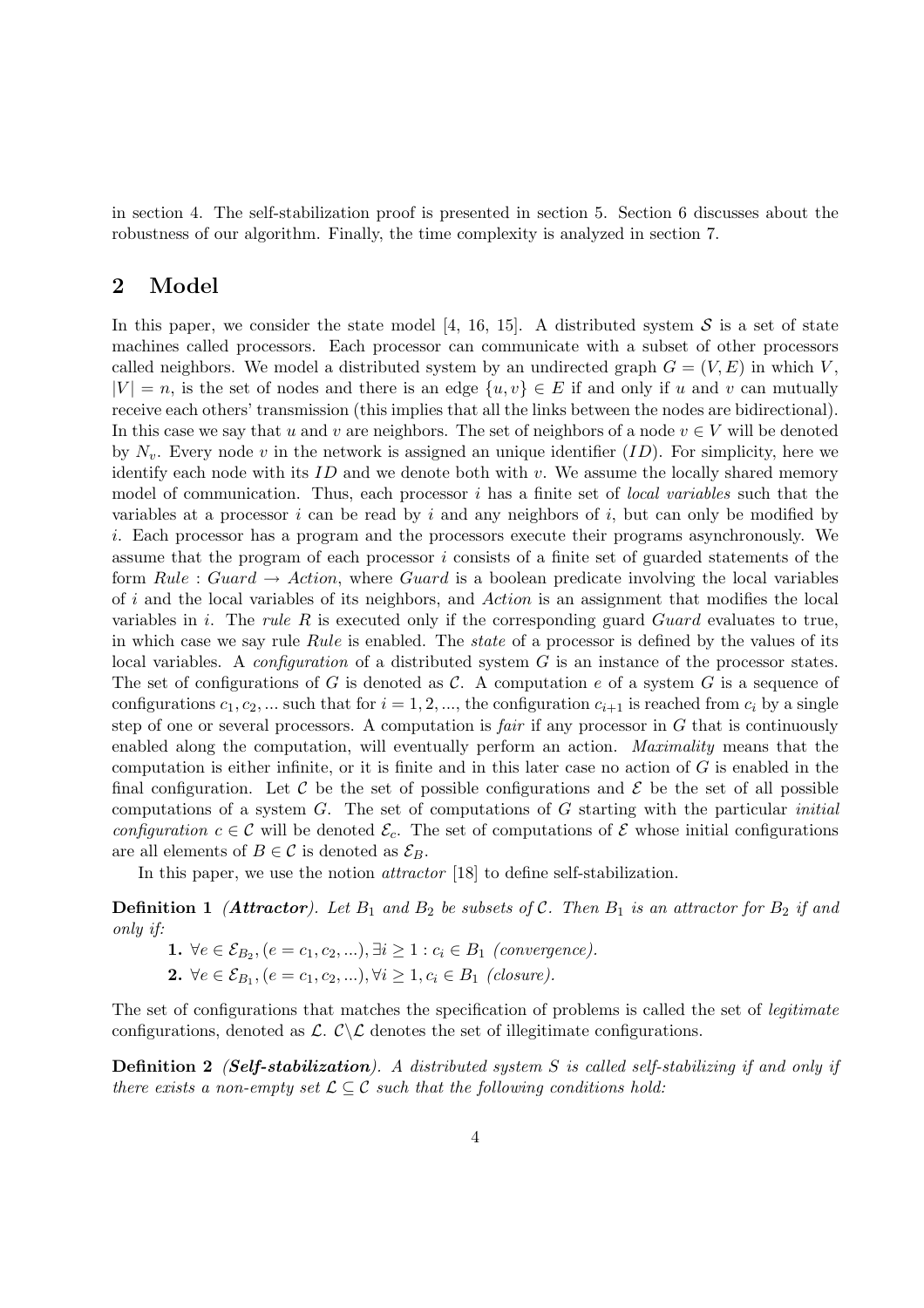1.  $\mathcal L$  is an attractor for  $\mathcal C$ .

2.  $\forall e \in \mathcal{E}_{\mathcal{L}}, e$  verifies the specification problem.

One motivation for our robust stabilization is that a system should react gracefully to the changes of inputs - preserving a safety predicate in the presence of the changes of inputs. The safety predicate is chosen to ensure that the system still perform correctly its task during the period of convergence. A self-stabilizing protocol is robust with respect to changes of inputs, if starting from a legitimate state followed by changes of inputs, the safety predicate holds continuously until the protocol converges to a legitimate state.

**Definition 3** (Robustness under Input Change [18]). Let  $SP$  be a safety predicate, let  $IC$  be a set of changes of inputs in the system. A self-stabilizing distributed system S is robust under  $IC$ if and only if SC the set of configurations which satisfy  $\mathcal{SP}$  verifies the following properties (i) SC is closed, and (ii) SC is closed under any change in IC.

# 3 Clustering for ad hoc network

Clustering an ad hoc network means partitioning its nodes into clusters, each one with a clusterhead and (possibly) some *ordinary nodes*. In order to meet the requirements imposed by the wireless, mobile nature of these networks, nodes in the same cluster has to be at distance at most 1 of their clusterhead. Thus, the following clustering property has to be satisfied:

1. Every ordinary node has at least a clusterhead as neighbor (dominance property).

We consider weighted networks, i.e., a weight  $w<sub>v</sub>$  is assigned to each node  $v \in V$  of the network. In ad hoc networks, amount of bandwidth, memory space or battery power of a processor could be used to determine weight values. For simplicity, in this paper we assume that each node has a different weight. The choice of the clusterheads is based on the weight associated to each node: the higher the weight of a node, the better this node is suitable to be a clusterhead.

Assume that the clusterheads are bound to never be neighbors. This implies that, when due to the mobility of the processors two or more clusterheads become neighbors, those with the smaller weights have to *resign* and affiliate with the now higher neighboring clusterhead. Furthermore, when a clusterhead v becomes the neighbor of an ordinary processor  $u$  whose current clusterhead has weight smaller than v's weight, u has to affiliate with (i.e., *switch* to the cluster of) v. These "resignation" and "switching" processes due to processor's mobility are a consistent part of the clustering management overhead that should be minimized in ad hoc network where the topology changes fairly often. To overcome the above limitations, in [2] Basagni introduced a generalization of the previous clustering property called Ad hoc clustering properties defined as follow:

1. Every ordinary node always affiliates with (only) one clusterhead which has higher weight than its weight (affiliation condition).

2. For every ordinary node v, for every clusterhead  $z \in N_v : w_z \leq w_{Clusterhead_v} + h$ (clusterhead condition).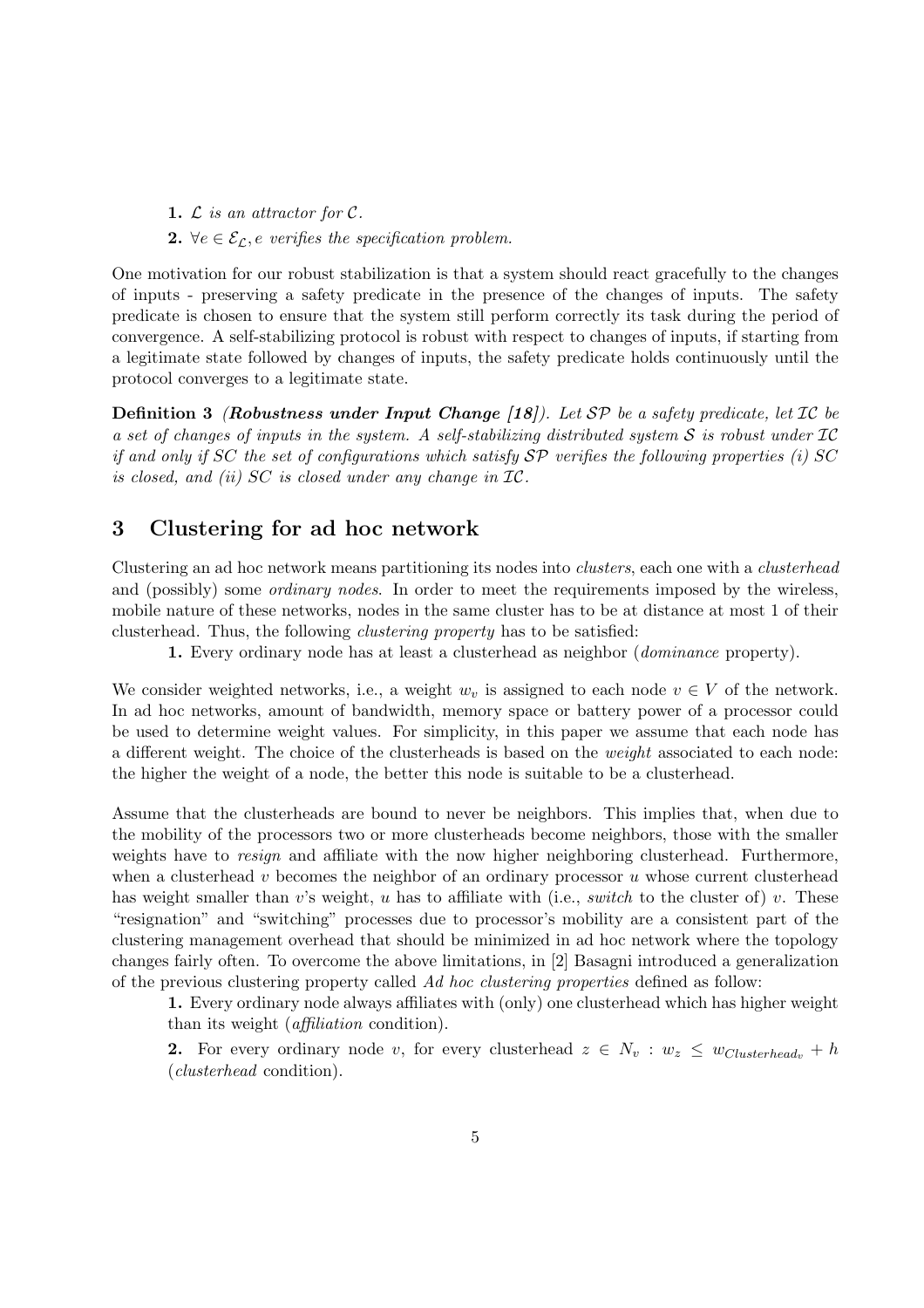**3.** A clusterhead has at most k neighboring clusterheads (k being an integer,  $0 \leq k \leq n$ ) (k-neighborhood condition).

The first requirement ensures that each ordinary node has direct access to at least one clusterhead (the one of the cluster to which it belongs), thus allowing fast intra and inter cluster communications. The second requirement guarantees that each ordinary node always stays with a clusterhead that gives it a "good" service. By varying the threshold parameter h it is possible to reduce the switching overhead associated to the passage of an ordinary node from its current clusterhead to a new neighboring one when it is not necessary. With this requirement we want to incur the switching overhead only when it is really convenient. When  $h = 0$  we simply obtain that each ordinary node affiliates with the neighboring clusterhead with the highest weight. Finally, the third requirement allows us to have up to k neighboring clusterheads,  $0 \leq k \leq n$ . When  $k = 0$  we obtain that two clusterhead can not be neighbors. Notice that the case with  $k = h = 0$  corresponds to the previous algorithm.

Safety property for clustering algorithm The safety property has to ensure that the network is partitioned into clusters and each cluster has a leader that performs clusterhead task. In a clustered network, the role of clusterhead is to act as a local coordinator within a cluster, performing information aggregation and exchange to neighboring clusters.

### 4 Robust Self-stabilizing Clustering Algorithm

In this section, we present a clustering algorithm (see Algorithm 1). This algorithm is self-stabilizing and robust to the input changes. Even during the stabilization phase, it is desired that network is correctly partitioned, i.e., each node belongs to only a cluster. This property, called "safety", guarantees functioning of the applications using the hierarchical structure established by Algorithm 1, because each node belongs to a cluster.

After the  $R_1(v)$  action, v is a truly clusterhead  $(Ch_v = T)$ . After the  $R_2(v)$  action, v is an ordinary node  $(Ch_v = F)$ . After the  $R_3(v)$  action, v is a nearly ordinary node  $(Ch_v = NF)$ .

A truly clusterhead v checks the number of its neighbors that are clusterheads. If they exceed  $k$ , then it sets up the value of  $SR<sub>v</sub>$  to the weight of the first clusterhead (namely, the one with the  $(k+1)$ th highest weight) that violates the k-neighborhood condition  $(R_5(v)$  action). Otherwise,  $SR_v$  is assigned to 0 ( $R_4(v)$  action).  $SR_v$  value of an ordinary node is 0 or  $R_4(v)$  is enabled to set the value to 0.

A truly clusterhead  $(Ch_v = T)$  has to resign its role iff it violates the k-neighborhood condition. A clusterhead v having to resign takes the nearly ordinary state  $(Ch_v = NF)$  - it performs  $R_3(v)$ action.  $v$  stays in this nearly ordinary state until all of nodes in its cluster have joined another cluster.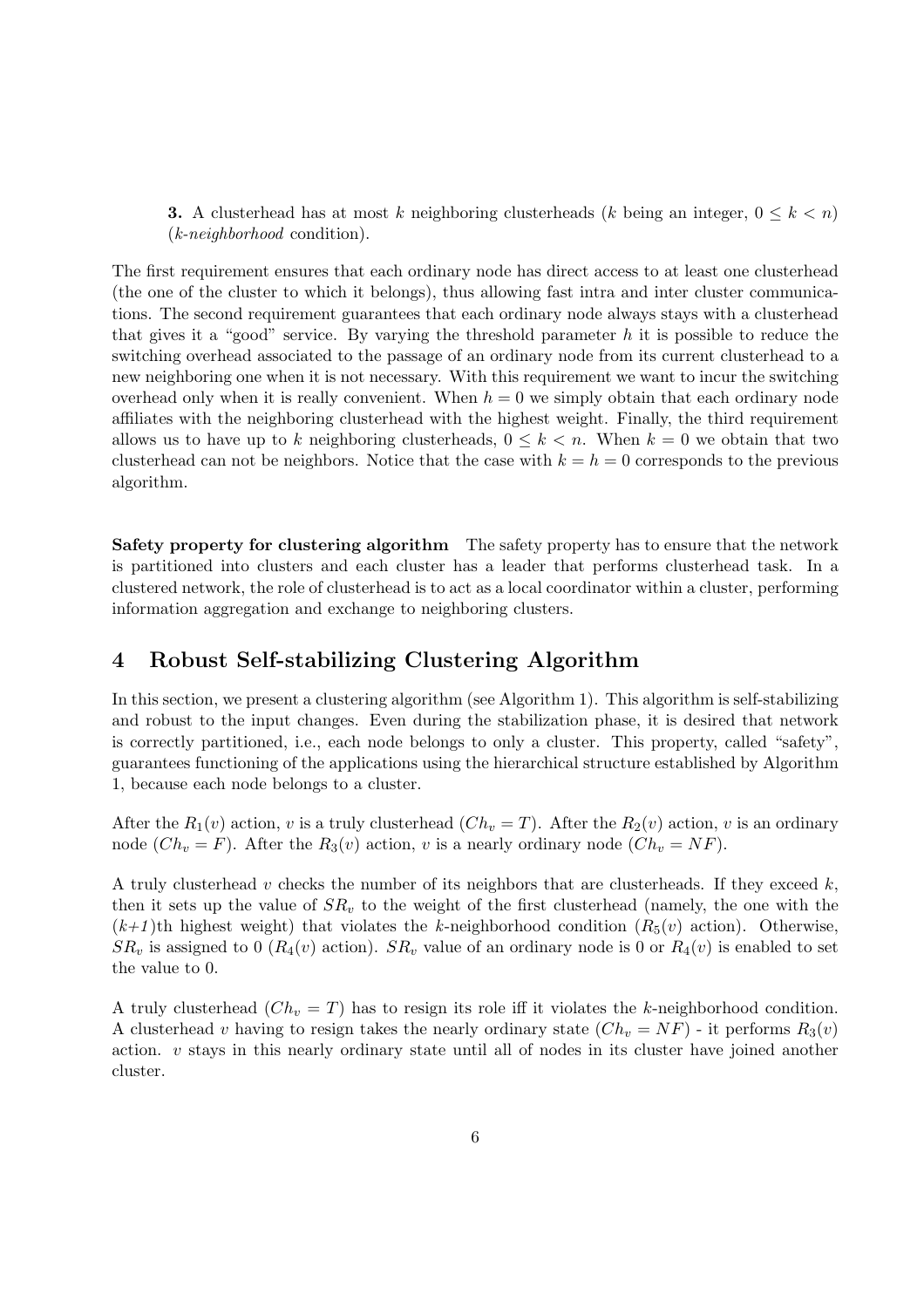A node  $v$  that has the state "nearly ordinary" is requiring that the member of its cluster join another cluster. Thus, the members of v's cluster are enabled  $(G_{11}$  or  $G_{21}$  predicate is verified), till  $v$  is nearly ordinary. As the scheduler is fair, the members of  $v$ 's cluster will perform the rule  $R_1$  or  $R_2$ . Thus, they will quit the v's cluster. At some time, v's cluster will contains one member: v. ( $\forall z \in N_v : Clusterhead_z \neq v$ ). At that time, v becomes an ordinary node (rule R<sub>2</sub>) if v has at least a neighbor clusterhead whose weight is higher than  $v$ 's weight. Otherwise,  $v$  becomes a clusterhead (rule  $R_1$ ).

The safety predicate  $\mathcal{SP}$  is defined as follow:

$$
\mathcal{SP} \equiv \forall v \in V : (Clusterhead_v \in N_v \cup \{v\}) \land (Ch_{Clusterhead_v} \neq F).
$$

 $\mathcal{SP}$  predicate ensures that (i) each node belongs to a cluster and that (ii) the clusterheads are not ordinary nodes. As a nearly ordinary node and truly node acts as a clusterhead; each cluster has a clusterhead that performs its tasks correctly. Thus, the hierarchical structure exists if the  $\mathcal{SP}$  is verified.

Due to an incorrect initial configuration, a node v has to correct the value of  $Clusterhead<sub>v</sub>$  and/or  $SR_v$ . In this case it verifies one of the following predicates:  $G_{12}$ ,  $G_{32}$ ,  $G_4$ .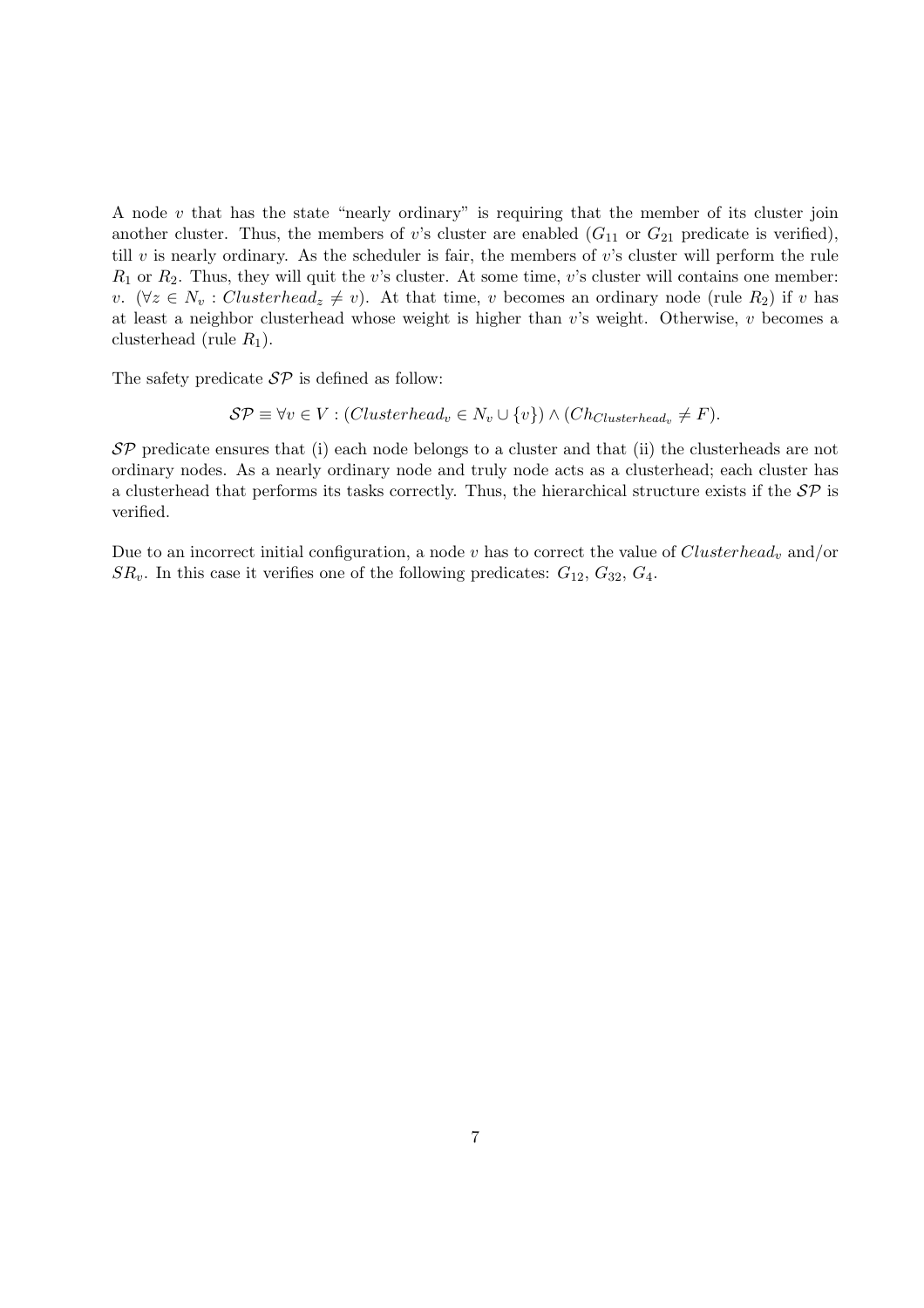#### Constants

 $w_v : \mathbb{N}$  // the weight of node v Local variables of node  $v$  $Ch_v$ : {T, F, NF} // indicates the role of node v  $Clusterhead_v : IDs \t//$  the clusterhead of node v  $SR_v : \mathbb{N}$  // the highest weight which violates the 3<sup>th</sup> condition in v's neighbor Macros  $N_v^+ = \{z \in N_v : (Ch_z = T) \wedge (w_z > w_v)\}$  // the set of v's neighboring clusterhead that has higher weight than  $v$ 's weight  $Cl_v = |N_v^+| / \ell$  the number of v's neighboring clusterhead that has higher weight than  $v$ 's weight Predicates  $G_1(v) = G_{11}(v) \vee G_{12}(v)$  $\mathbf{G_{11}}(v) \equiv (Ch_v \neq T) \wedge (N_v^+ = \emptyset)$  $\mathbf{G_{12}}(v) \equiv (Ch_v = T) \wedge (Clusterhead_v \neq v) \wedge (\forall z \in N_v^+ : w_v > SR_z) \wedge (Cl_v \leq k)$  ${\bf G_2}(v) = {\bf G_{21}}(v) \vee {\bf G_{22}}(v)$  $\mathbf{G_{21}}(v) \equiv (Ch_v = F) \wedge \{(\exists z \in N_v^+ : w_z > w_{Clusterhead_v} + h) \vee (Clusterhead_v \notin N_v^+)\}$  $\mathbf{G_{22}}(v) \equiv (Ch_v = NF) \wedge \{(\forall z \in N_v : Clusterhead_z \neq v) \wedge (N_v^+ \neq \emptyset)$  $\mathbf{G_3}(v) = \mathbf{G_{31}}(v) \vee \mathbf{G_{32}}(v)$  $\mathbf{G_{31}}(v) \equiv (Ch_v = T) \wedge \{ (\exists z \in N_v^+ : (w_v \leq SR_z)) \vee (Cl_v > k) \}$  $\mathbf{G}_{32}(v) \equiv (Ch_v = NF) \wedge (Clusterhead_v \neq v)$  $\mathbf{G}_4(v) \equiv (Ch_v \neq T) \wedge (SR_v \neq 0)$  $\mathbf{G}_5(v) \equiv (Ch_v = T) \wedge (SR_v \neq max(0, k + 1^{\text{th}} \{w_z : z \in N_v \wedge (Ch_z = T)\}))$ Rules  $\mathbf{R_1}(v) : \mathbf{G_1}(v) \to Ch_v := T; \; Clusterhead_v := v;$  $SR_v := max(0, k + 1^{\text{th}} \{w_z : z \in N_v \wedge (Ch_z = T)\})$  $\mathbf{R_2}(v) : \mathbf{G_2}(v) \to Ch_v := F; \; Clustering\_clean_v := max_{w_z} \{z \in N_v^+\}; \; SR_v := 0$  $\mathbf{R}_3(v) : \mathbf{G}_3(v) \to Ch_v := NF; \; Clusterhead_v = v; \; SR_v := 0$ // update the value of  $SR_v$  $\mathbf{R}_4(v) : (\neg \mathbf{G}_1(v) \land \neg \mathbf{G}_2(v) \land \neg \mathbf{G}_3(v)) \land \mathbf{G}_4(v) \rightarrow SR_v := 0$  $\mathbf{R}_{\mathbf{5}}(v) : (\neg \mathbf{G}_{\mathbf{1}}(v) \wedge \neg \mathbf{G}_{\mathbf{2}}(v) \wedge \neg \mathbf{G}_{\mathbf{3}}(v)) \wedge \mathbf{G}_{\mathbf{5}}(v) \rightarrow$  $SR_v := max(0, k + 1^{\text{th}} \{w_z : z \in N_v \wedge (Ch_z = T)\})$ 

Algorithm 1 Robust Self-stabilizing Clustering Algorithm

We split the possibles local state of node v needing a v's action in the following mutually exclusive ones:

**Case 1.**  $v$  is an ordinary node or a nearly ordinary and  $v$  cannot become an ordinary node - otherwise the affiliation condition will not be respected.  $G_{11}(v)$  is verified, v will become a clusterhead (rule  $R_1$ ).

**Case 2.** v is a clusterhead and v does not violate the k-neighborhood condition but the value v's clusterhead is incorrect.  $G_{12}(v)$  is verified, v will correct the value of its clusterhead (rule  $R_1$ ).

**Case 3.** v is an ordinary node and v violates the *clusterhead* condition.  $G_{21}(v)$  is verified, v will select another neighbor as clusterhead (rule  $R_2$ ).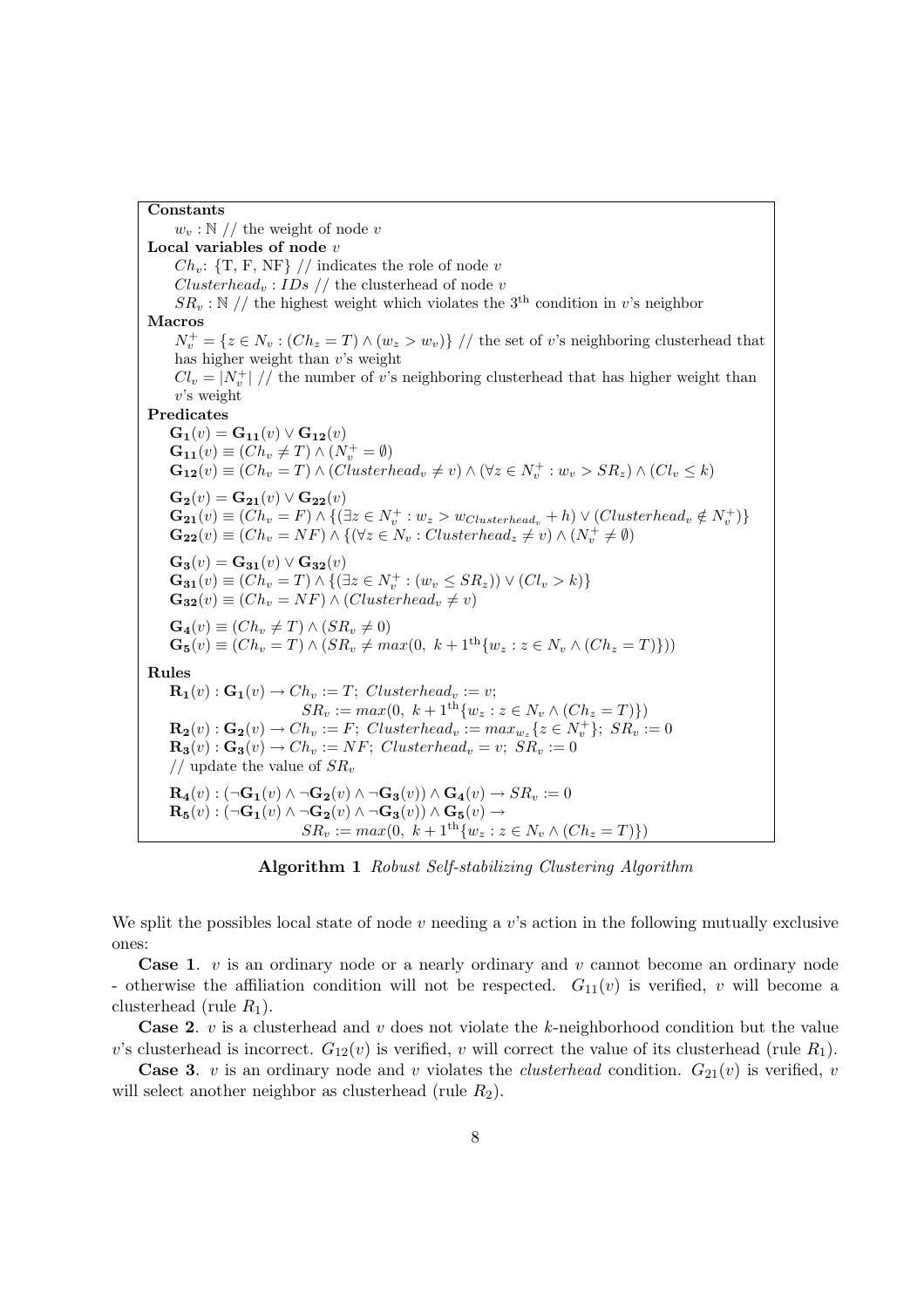**Case 4.** v is a nearly ordinary node and the safety predicate will be preserved if v becomes ordinary (i.e., none of v's neighbors selected v as their clusterhead). In addition, v can select one of its neighbors as clusterhead without violating the affiliation condition  $\overline{\cdot}$  v has at least a neighbor clusterhead whose weight is higher than v's weight.  $G_{22}(v)$  is verified, v will become an ordinary node (rule  $R_2$ ).

**Case 5.** v is a clusterhead and v violates the k-neighborhood condition.  $G_{31}(v)$  is verified, v will become a nearly ordinary node (rule  $R_3$ ).

**Case 6.** v is a nearly ordinary node but its clusterhead value is incorrect.  $G_{32}(v)$  is verified, v will correct its clusterhead value (rule  $R_3$ ).



Figure 1: Convergence after a change of node's weight in the case  $k = 1$ ,  $h = 0$ .

Algorithm 1 is illustrated in Figure 1. Initially we have a stabilized network (Figure 1(a)). Due to the change of the weight of node 4 (Figure 1(b)). Node 2 cannot stay ordinary because it would violate the affiliation condition; i.e., all neighbors of node 2 have a weight that is smaller than its weight. Node 2 becomes clusterhead (Figure  $1(c)$ ). Node 4 switches to nearly ordinary state (Figure  $1(d)$ ). It cannot stay a clusterhead because it would violate the 1-neighborhood condition: there are two clusterheads in its neighbor (node 2 and 5) that have a higher weight that its weight.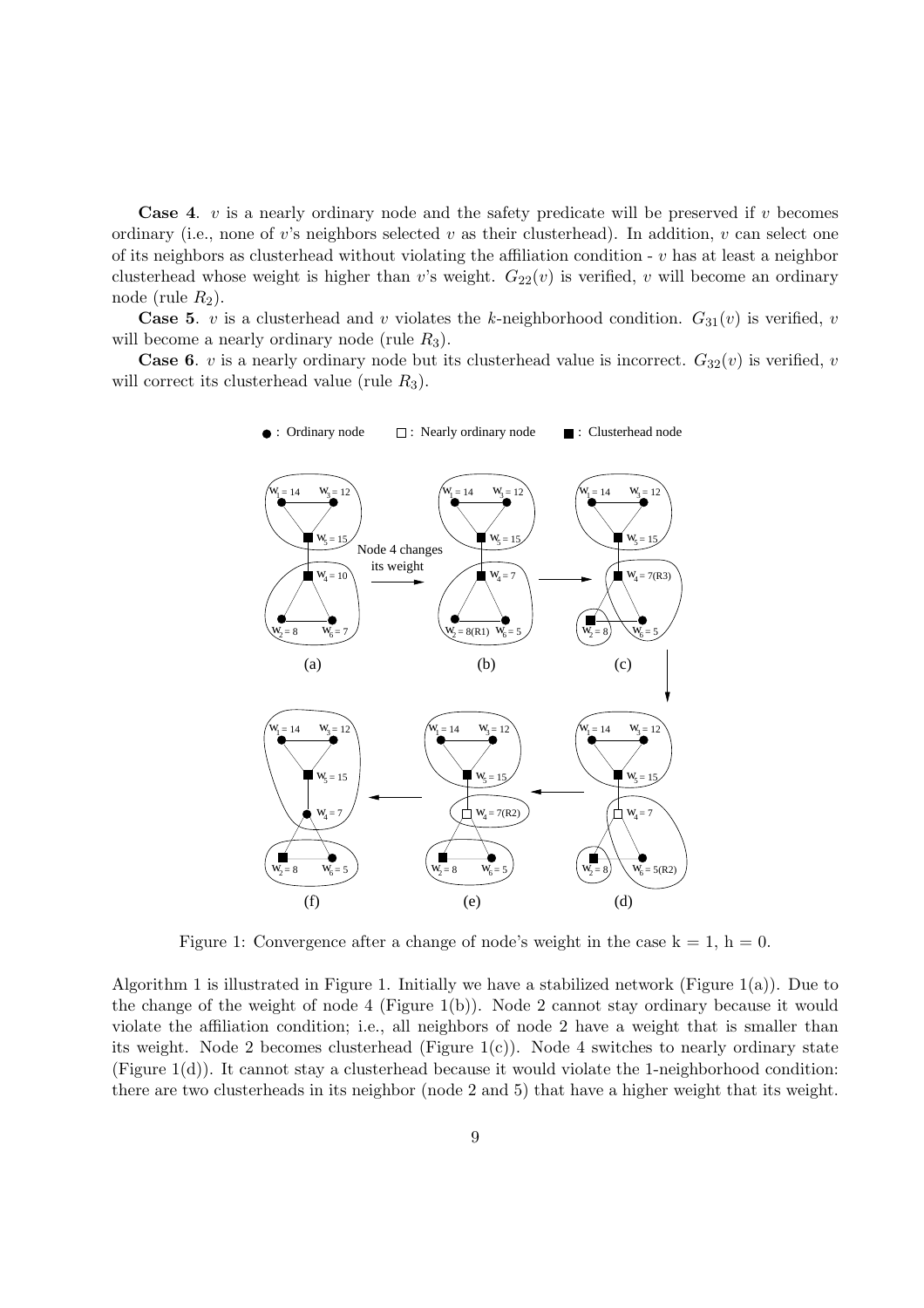Node 6 cannot stay ordinary because it would violate the affiliation condition; i.e., it does not affiliate with a clusterhead. Node 6 chooses node 2 as its clusterhead (Figure 1(e)). After that, node 4 joins the cluster of node 5 (Figure 1(f)): the network is stabilized. During the convergence stage, the safety property  $\mathcal{SP}$  is always verified: at any time the network is partitioned.

#### 5 Proofs of self-stabilization

#### 5.1 Proof of convergence

We first prove that the system reaches a terminal configuration.

Lemma 1  $A_1 = \{C \mid \forall v : (G_{12}(v) = F) \land (G_{32}(v) = F) \}$  is an attractor.

**Proof:** If v verifies predicate  $G_{12}(v)$  (resp  $G_{32}(v)$ ) then v is enabled and will stay enabled up to the time where v performs  $R_1(v)$  (resp  $R_3(v)$ ). As all computations are fair, v eventually performs  $R_1(v)$  (resp  $R_3(v)$ ). After that  $G_{12}(v)$  (resp  $G_{32}(v)$ ) is never verified.

**Lemma 2** In  $A_1$ , once v had performed a rule  $R_1(v)$ , (v) does not perform  $R_1(v)$ ,  $R_2(v)$  or  $R_3(v)$ until there exists a node u,  $w_u > w_v$ , that had performed  $R_1(u)$ .

**Proof:** In  $A_1$ ,  $G_{12}(v)$  and  $G_{32}(v) = F$  is never true.

Once v had performed the rule  $R_1(v)$ , we have that  $Ch_v = T$  and  $Clusterhead_v = v$ . Thus, the next rule performed by v will be  $R_3(v)$ .

Before doing  $R_1(v)$ ,  $G_{11}(v)$  is verified, we have  $N_v^+ = \emptyset$ . At time where v performs  $R_3(v)$ ,  $G_{31}(v)$ is verified, implies that  $N_v^+ \neq \emptyset$ . Thus in meantime, a node  $u \in N_v$ ,  $w_u > w_v$  performed the rule  $R_1(u)$ .

**Lemma 3** In  $A_1$ , once v had performed a rule  $R_2(v)$ , (v) does not perform  $R_1(v)$ ,  $R_2(v)$  or  $R_3(v)$ until there exists a node u,  $w_u > w_v$ , that had performed a rule  $R_1(u)$  or  $R_3(u)$ .

Once v had performed the rule  $R_2(v)$ , we have that  $Ch_v = F$  and  $Clusterhead_v := max_{w_z} \{z \in$  $N_v^+$ . Denote u the clusterhead of v, we have  $u \in N_v^+$  and  $w_u = max_{w_z} \{z \in N_v^+ \} > w_v$ . Next time that v will perform a rule,  $G_{11}(v)$  or  $G_{21}(v)$  is verified.

**Case 1.**  $G_{11}(v)$  is verified. At time where v performs  $R_1(v)$ ,  $N_v^+ = \emptyset$ , implies that u performed the rule  $R_3(u)$  in meantime.

**Case 2.**  $G_{21}(v)$  is verified. We have  $(\exists z \in N_v^+ : w_z > w_u + h) \vee (u \notin N_v^+),$  implies that in meantime u performed  $R_3(u)$  or a node  $z \in N_v$  such that  $w_z > w_u + h > w_u$  performed  $R_1(z)$ .  $\Box$ 

**Lemma 4** Let v be a node. The value of  $Ch_v$  cannot be NF forever.

**Proof:** We prove by contradiction. Assume that  $Ch_v = NF$  is verified forever. Assume that there is a node  $u \in N_v$  such that  $Clusterhead_u = v$ .

**Case 1.**  $Ch_u = F$ . Since  $Ch_v = NF$  then  $Clusterhead_u \notin N_u^+$  (see the definition of  $N_u^+$ ). Thus,  $G_{21}(u)$  is verified. As all computations are fair, u will perform  $R_2(u)$ . After doing  $R_2(u)$ ,  $Clusterhead_u \neq v$  is verified forever.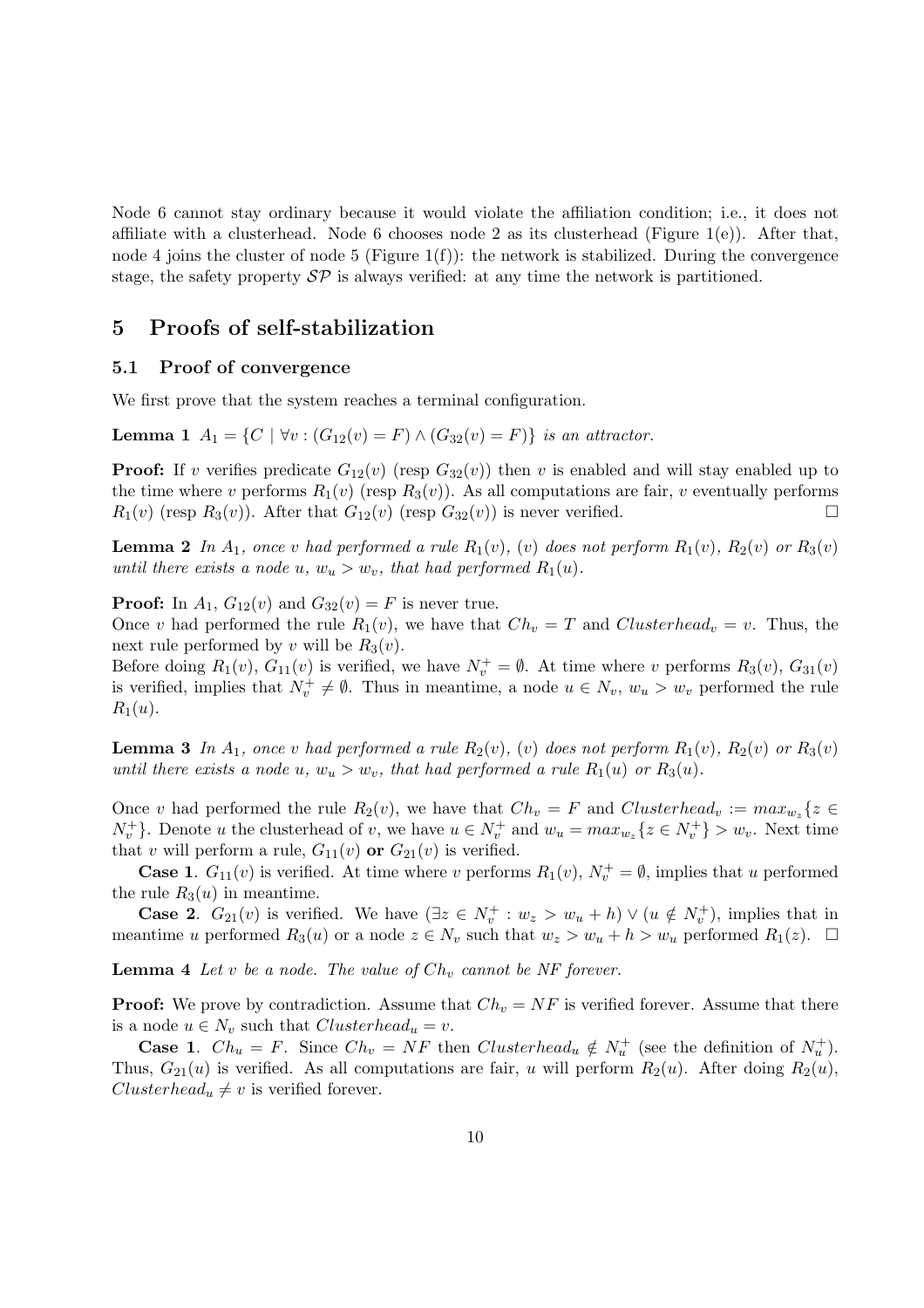**Case 2.**  $Ch_u = T$ . Since  $Clusterhead_u = v \neq u$ . Thus,  $G_{12}(u)$  or  $G_{31}(u)$  is verified. As all computations are fair, u will perform  $R_1(u)$  or  $R_3(u)$ . After doing  $R_1(u)$  or  $R_3(u)$ , Clusterhead<sub>u</sub>  $\neq$ v is verified forever.

**Case 3.**  $Ch_u = NF$ . Since  $Clusterhead_u = v \neq u$ . Thus,  $G_{32}(u)$  is verified. As all computations are fair, u will perform  $R_3(u)$ . After doing  $R_3(u)$ , Clusterhead<sub>u</sub>  $\neq v$  is verified forever.

Therefore,  $\forall u \in N_v$ , Clusterhead<sub>u</sub>  $\neq v$  is verified. Thus,  $G_{11}(v)$  or  $G_{22}(v)$  is verified. As all computations are fair, v will perform  $R_1(v)$  or  $R_2(v)$ . After doing  $R_1(v)$  or  $R_2(v)$ ,  $Ch_v = NF$  is not verified. That is a contrary.

**Corollary 1** In  $A_1$ , once v had performed a rule  $R_3(v)$ , v will certainly perform  $R_1(v)$  or  $R_2(v)$ .

**Lemma 5** Every fair computation e that starts in  $A_1$  has a suffix where in any reached configuration  $\forall v \in V : (G_i(v) = F), i = \{1..3\}.$ 

**Proof:** We will prove by contradiction. Assume that e has not a suffix in which  $\forall v \in V : (G_i(v))$ F),  $i = \{1..3\}$ . A processor cannot verify forever  $G_1(v) \vee G_2(v) \vee G_3(v)$  (this processor would be enabled forever and never performs a rule). Thus along a maximal computation there is a processor v that infinitely often verifies  $G_1(v)$ ,  $G_2(v)$  or  $G_3(v)$  and also infinitely often does not verify  $G_1(v)$ ,  $G_2(v)$  and  $G_3(v)$ . Meaning that v executes infinitely often  $R_1(v)$ ,  $R_2(v)$  or  $R_3(v)$ . Following Corollary 1, if v executes infinitely often  $R_3(v)$  then v executes also infinitely often  $R_1(v)$ or  $R_2(v)$ . Following Lemma 2, 3 and 4, once v have performed a rule  $R_1(v)$ ,  $R_2(v)$  or  $R_3(v)$ , it will perform  $R_1(v)$ ,  $R_2(v)$  or  $R_3(v)$  again if there exists a processor u  $(w_u > w_v)$  that performs  $R_1(u)$ ,  $R_2(u)$  or  $R_3(u)$ . Since the set of processors is finite, then v performs  $R_1(v)$ ,  $R_2(v)$  or  $R_3(v)$ infinitely often only if there exists a processor u  $(w_u > w_v)$  that performs  $R_1(u)$ ,  $R_2(u)$  or  $R_3(u)$ infinite many times. Using a similar argument we have a infinite sequence of processors having increasing weight that performs  $R_1$ ,  $R_2$  or  $R_3$  infinitely often. Since the number of processors is finite, this is a contrary. Hence our hypothesis is false, and for every node v,  $G_i(v) : i = 1, 2, 3$ becomes false forever.

Theorem 1 The system eventually reaches a terminal configuration.

**Proof:** By Lemma 5,  $G_i(v)$ ,  $i = \{1..3\}$  is not verified, processor v would only update of  $SR_v$  one time if necessary. When  $G_i(v) = F$ ,  $i = \{1..5\}$  for every node v, the system reaches a terminal configuration.

#### 5.2 Proof of correctness

Theorem 2 Once a terminal configuration is reached, the Ad hoc clustering properties are satisfied.

**Proof:** In a terminal configuration, for every processor v, we have  $G_i(v) = F : i = \{1..5\}$ . Following Lemma 4, in a terminal configuration there is not a node v such that  $Ch_v = NF$ . Case 1.  $Ch_v = F$ .

 $G_1(v) = F$  implies  $N_v^+$  is not empty.  $G_2(v) = F$  implies  $(\nexists z \in N_v^+ : (w_z > w_{Clusterhead_v} + h))$  and  $(Clusterhead_v \in N_v^+$ ). Thus v satisfies property 1 and 2.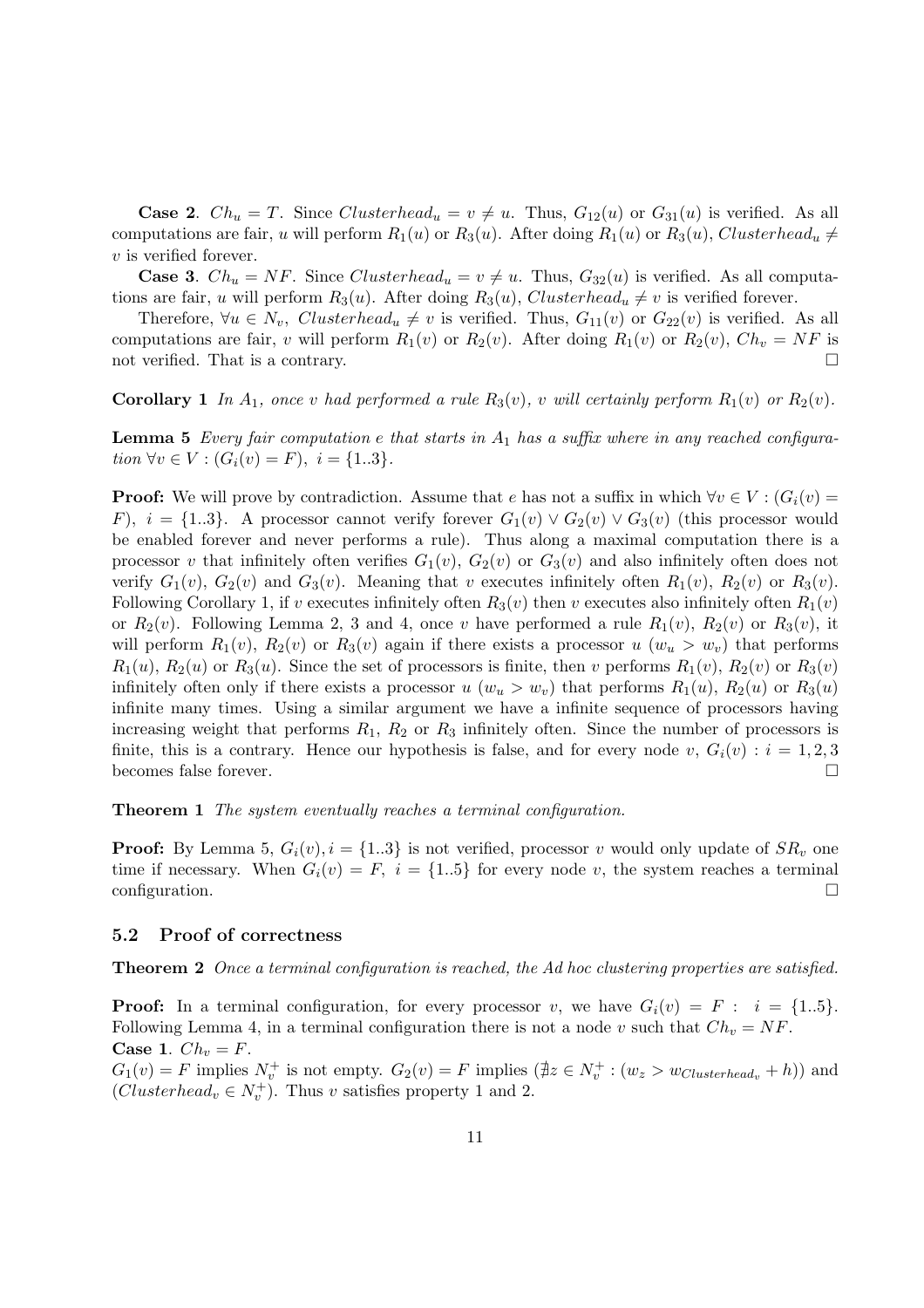Case 2.  $Ch_v = T$ .

 $(G_2(v) = F) \equiv (\forall z \in N_v^+ : w_v > SR_z) \wedge (Cl_v \leq k).$   $G_1(v) = F$  implies that  $Clusterhead_v = v$ . We now prove that v has at most k neighboring clusterheads. Since  $Cl_v \leq k$ , then v has at most k neighboring clusterheads with higher weight than  $v$ 's weight. Assume that v has more than k neighboring clusterheads, thus there exits at least a neighboring clusterhead  $u$  of  $v$  such that  $w_u \le SR_v < w_v$ . Hence,  $G_{22}(u) = T$  because  $v \in N_u^+(w_u \le SR_v)$ , that is a contrary.

#### 6 Robustness

On a configuration that satisfies  $\mathcal{SP}$ , the clusterhead of any node performs its task correctly, because it is not an ordinary node. Thus, the hierarchical structure is kept up. Let us remind the definition of  $\mathcal{SP}: \mathcal{SP} \equiv \forall v \in V : (Clusterhead_v \in N_v \cup \{v\}) \wedge (Ch_{Clusterhead_v} \neq F).$ 

Let v a processor. We define  $\mathcal{SP}_v$  as the safety predicate  $\mathcal{SP}$  on v.

**Lemma 6**  $\mathcal{SP}_v$  is closed.

**Proof:** Assume that we have a computation step  $c_1 \stackrel{cs}{\rightarrow} c_2$ , we will prove that if  $\mathcal{SP}_v$  is verified in  $c_1$ , then in  $c_2$ ,  $\mathcal{SP}_v$  is verified.

We will prove by contrary. Assume that in  $c_2$ ,  $(Clusterhead_v \notin \{N_v \cup v\}) \vee (Ch_{Clusterhead_v} = F)$ . Thus, in cs there are two possibilities.

**Case 1.** v changed its clusterhead during the execution cs. Notice that the rules  $R_4$  and  $R_5$  do not change the value of clusterhead of v. If v performs  $R_1$  or  $R_3$  in cs then  $\mathcal{SP}_v$  is always verified because after doing  $R_1$  or  $R_3$ , (*Clusterhead<sub>v</sub>* = *v*)  $\land$  (*Ch<sub>v</sub>*  $\neq$  *F*). Thus, *v* performed  $R_2$  during the execution of cs. We denote z the clusterhead selected by v in cs. In  $c_1$ ,  $Ch_z = T$  and in  $c_2$ ,  $Ch_z = F$ . In cs, z cannot perform  $R_2$ . Thus, there is a contrary because  $R_2$  is the only rule that changes the  $Ch_z$  value to F.

**Case 2.** v did not change its clusterhead during the execution of cs. Denote z the clusterhead of v. In  $c_1$ ,  $\mathcal{SP}_v$  is verified implies that  $Ch_z \neq F$ . In  $c_2$ ,  $\mathcal{SP}_v(v)$  is not verified implies that  $Ch_z = F$ . Thus, during the execution cs, z performed  $R_2$ . But z can perform  $R_2$  only when  $G_{22}(z)$  is verified, that implies  $Clusterhead_v \neq z$  in cs. That is a contrary.

Theorem 3  $SP$  is closed.

**Proof:** The theorem follows directly from Lemma 6.

We denote z the clusterhead of node v. The safety predicate  $\mathcal{SP}$  ensures that z is a neighbor of v and z is not an ordinary node. Thus, the safety predicate  $\mathcal{SP}$  is only violated in cases of a z's removal (or a crash of z), a failure of link between v and z. Therefore, the safety predicate  $\mathcal{SP}$  is preserved in the following cases:

- 1. Change of node's weight (illustrated in Figure 1).
- 2. Crash of ordinary nodes.
- **3.** Joining of subnetworks that verify  $\mathcal{SP}$  (illustrated in Figure 2).
- 4. Failures of link between two ordinary nodes or between two clusterhead nodes.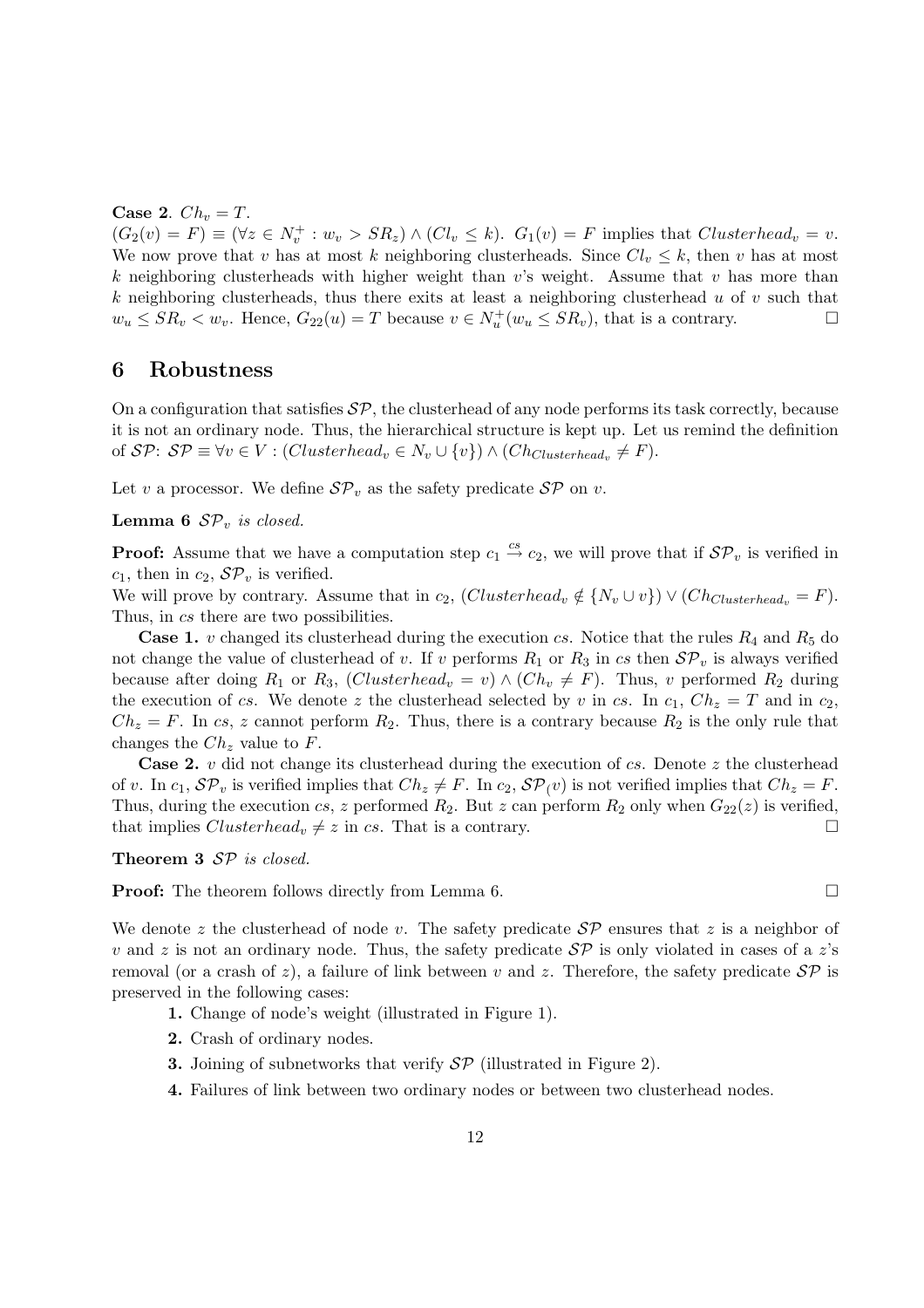

Figure 2: The joining of two stabilized subnetworks.

# 7 Time complexity

We consider synchronous computation, in which every process performs its code simultaneously. Thus, all enabled process perform a rule in a computation step.

**Theorem 4** The system verifies  $SP$  in one round under the synchronous schedule.

**Proof:** Assume that we have a computation step  $c_1 \stackrel{cs}{\rightarrow} c_2$ . There are two possibilities:

**Case 1.** In  $c_1$ ,  $G_i(v) = F$ ,  $\forall i \in \{1..3\}$ . We denote  $z = Clusterhead_v$  in  $c_1$ .

1. If  $Ch_v = T$ . Since  $G_{12}(v)$  and  $G_{31}(v)$  are not verified, that implies  $z = v$ , thus  $\mathcal{SP}_v$  is verified in  $c_1$ .

**2.** If  $Ch_v = F$ . Since  $G_{21}(v)$  is not verified, that implies  $z \in N_v^+$ , thus  $\mathcal{SP}_v$  is verified in  $c_1$ . **3.** If  $Ch_v = NF$ . Since  $G_{11}(v)$  and  $G_{22}(v)$  are not verified, that implies  $z = v$ , thus  $SP_v$  is verified in  $c_1$ .

Thus, in  $c_1$ ,  $\mathcal{SP}_v$  is verified. Since  $\mathcal{SP}_v$  is closed (Lemma 6), then in  $c_2$ ,  $\mathcal{SP}_v$  is verified.

Case 2. In  $c_1$ ,  $\exists i \in \{1..3\} : G_i(v) = T$ .

1. If  $G_1(v) = T$ , v will performs  $R_1(v)$  in cs. After performing  $R_1(v)$ , (Clusterhead<sub>v</sub> = v)  $\wedge$  (Ch<sub>v</sub> = T), thus  $\mathcal{SP}_v$  is verified in c<sub>2</sub>.

2. If  $G_3(v) = T$ . v will performs  $R_3(v)$  in cs. After performing  $R_3(v)$ , (Clusterhead<sub>v</sub> =  $v) \wedge (Ch_v = NF)$ , thus  $\mathcal{SP}_v$  is verified in  $c_2$ .

3. If  $G_2(v) = T$ , v will performs  $R_2(v)$  in cs. We denote z' the clusterhead selected by v in cs. Using the same argument in case 2 of Lemma 6:  $z'$  could not perform  $R_2$  in cs. Therefore,  $\mathcal{SP}_v$  is verified in  $c_2$ .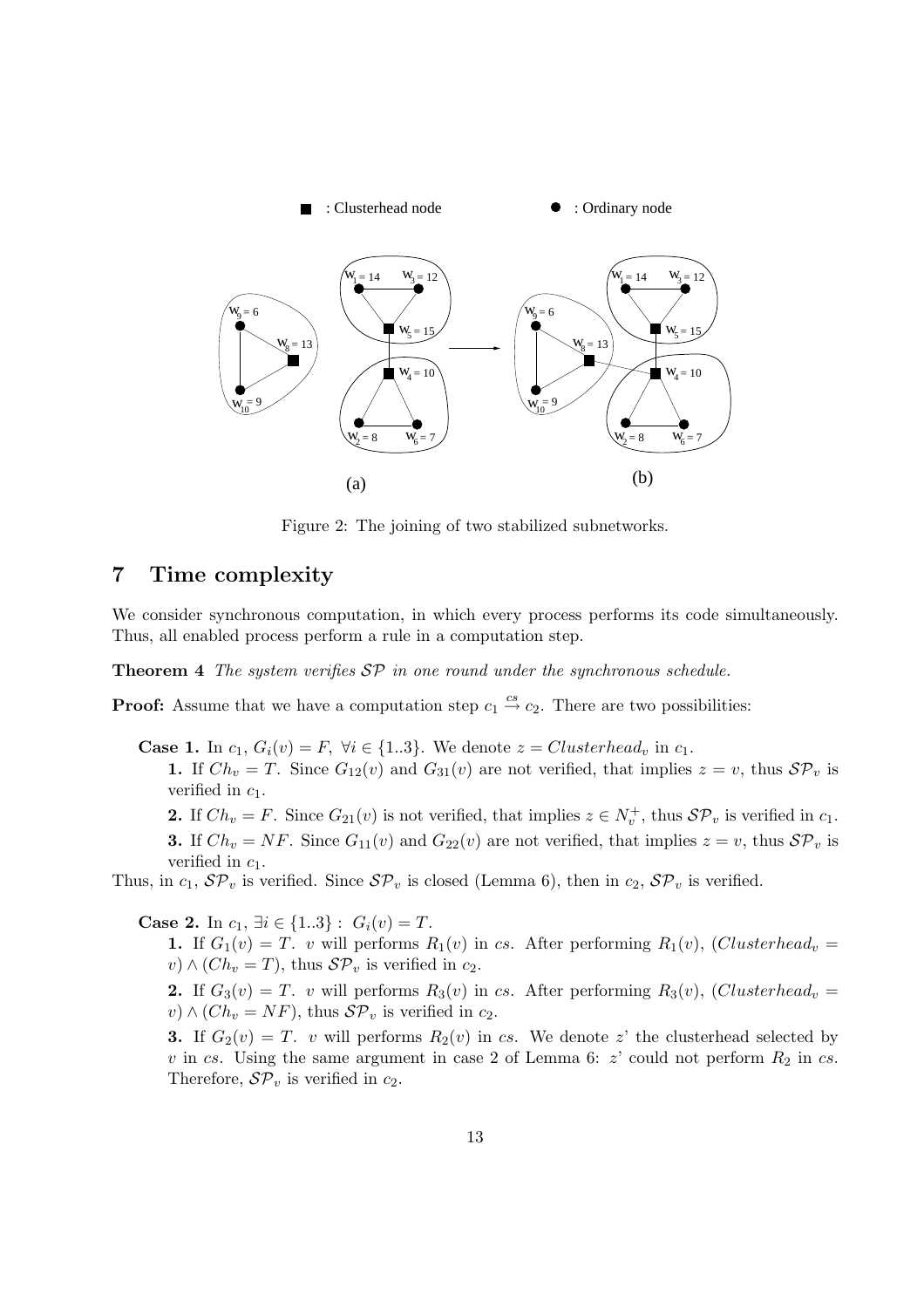

Figure 3: Stabilization time.

 $\Box$ 

The stabilization time is the maximum number of rounds needed to reach a stabilized state from an arbitrary initial one. Figure 3 presents a scenario to measure stabilization time in the case  $k = 1, h = 0$ . Notice that this example can be generalized at any value of k and the initial configuration is the worst one. We have a configuration  $C$  composed by  $m$  blocs as depicted in Figure 3(a). Each bloc  $B_i$  includes two clusterheads  $X_i$ ,  $Y_i$  and an ordinary node  $Z_i$ . We assume that the weight of nodes are ordered as the following:  $X_i > Y_i > Z_i > Y_{i+1}$ . A clusterhead node  $Z'$ ,  $Z' > Y_1$  is a neighbor of  $Y_1$ . The largest convergence time under any weight-based clustering algorithm happens with this initial configuration. We denote  $N$  the number of nodes in the system  $S, N = m(k+2) + 1$ . Following Algorithm 1, from the initial configuration, each bloc  $B_i$  will one after another takes two rounds to reconstruct. Thus,  $2m + 1$  rounds are needed to converge under the synchronous schedule. The stabilization time is  $O(2N/(k+2))$ .

# References

[1] S. Banerjee and S. Khuller. A clustering scheme for hierarchical control in multi-hop wireless networks. In INFOCOM 2001, pages 1028–1037, 2001.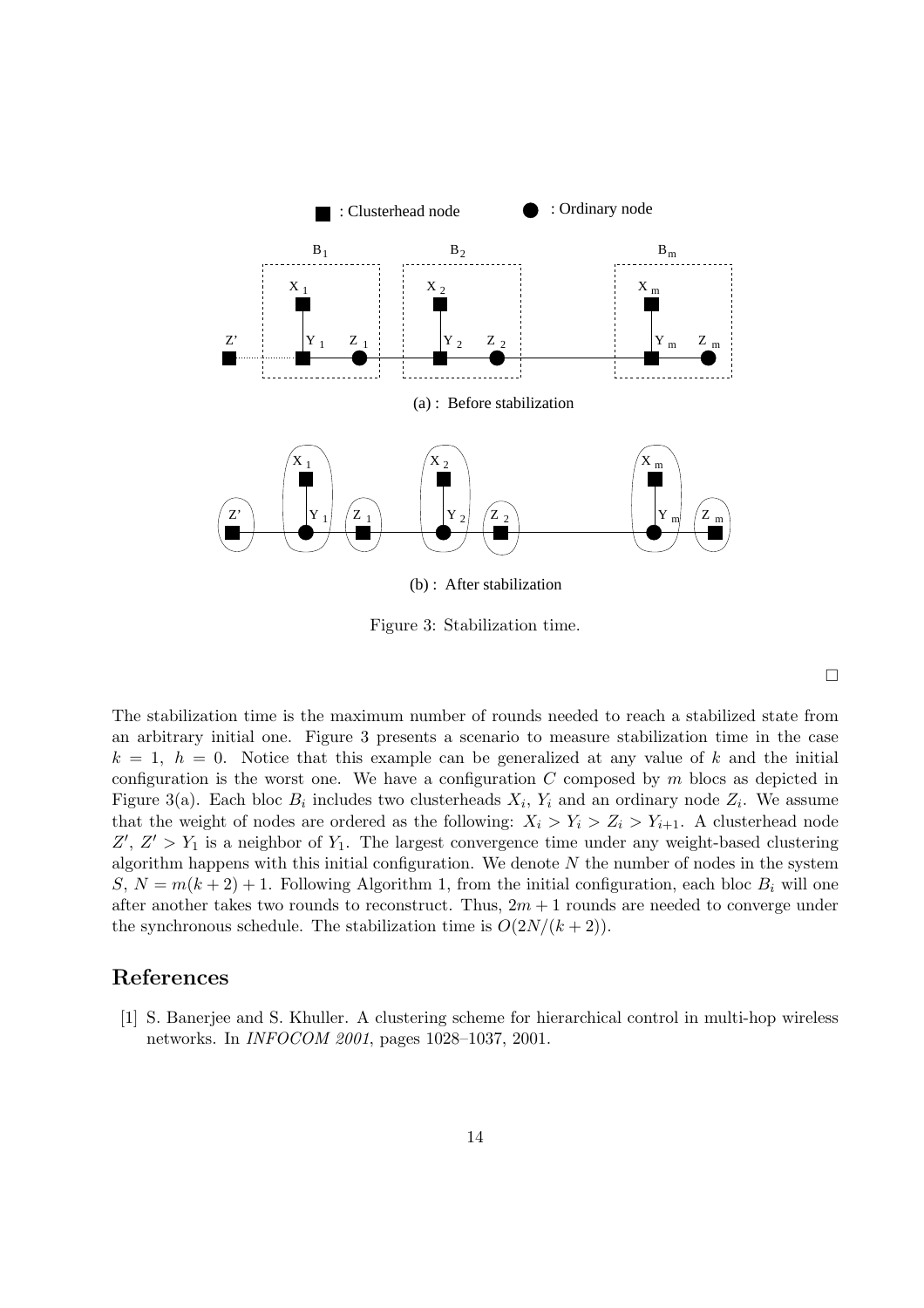- [2] S. Basagni. Distributed and mobility-adaptive clustering for multimedia support in multihop wireless networks. In VTC'99: Proceedings of the IEEE 50th International Vehicular Technology Conference, pages 889–893, 1999.
- [3] S. Basagni. Distributed clustering for ad hoc networks. In ISPAN'99: Proceedings of the 1999 International Symposium on Parallel Architectures, Algorithms, and Networks, pages 310–315, 1999.
- [4] J. Beauquier, M. Gradinariu, and C. Johnen. Memory space requirements for self-stabilizing leader election protocols. In PODC '99: Proceedings of the eighteenth annual ACM symposium on Principles of distributed computing, pages 199–207, 1999.
- [5] D. Bein, A. K. Datta, C. R. Jagganagari, and V. Villain. A self-stabilizing link-cluster algorithm in mobile ad hoc networks. In ISPAN '05: Proceedings of the 8th International Symposium on Parallel Architectures, Algorithms and Networks, pages 436–441, 2005.
- [6] C. Bettstetter and B. Friedrich. Time and message complexities of the generalized distributed mobility-adaptive clustering (GDMAC) algorithm in wireless multihop networks. In  $VTC'03$ : Proceedings IEEE Vehicular Technology Conference, pages 176–180, 2003.
- [7] C. Bettstetter and R. Krausser. Scenario-based stability analysis of the distributed mobilityadaptive clustering (DMAC) algorithm. In *MobiHoc'01: Proceedings of the 2nd ACM Sympo*sium on Mobile Ad Hoc Networking & Computing, pages 232–241, 2001.
- [8] M. Chatterjee, S. Das, and D. Turgut. WCA: A weighted clustering algorithm for mobile ad hoc networks. Journal of Cluster Computing, Special issue on Mobile Ad hoc Networking, 5(2):193–204, 2002.
- [9] E. W. Dijkstra. Self-stabilizing systems in spite of distributed control. Comm. ACM, 17, 11:643–644, 1974.
- [10] S. Dolev. Self-Stabilization. MIT Press, 2000.
- [11] Y. Fernandess and D. Malkhi. K-clustering in wireless ad hoc networks. In POMC '02: Proceedings of the second ACM international workshop on Principles of mobile computing, pages 31–37, 2002.
- [12] M. Frodigh, P. Johansson, and P. Larsson. Wireless ad hoc networking: The art of networking without a network. In *Ericsson Review*, *No.* 4, 2000.
- [13] M. Gerla and J. T. Tsai. Multicluster, mobile, multimedia radio network. Wireless Networks, 1(3):255–265, 1995.
- [14] W. Goddard, S. T. Hedetniemi, D. P. Jacobs, and P. K. Srimani. Self-stabilizing protocols for maximal matching and maximal independent sets for ad hoc networks. In WAPDCM'03: 5th IPDPS Workshop on Advances in Parallel and Distributed Computational Models, 2003.